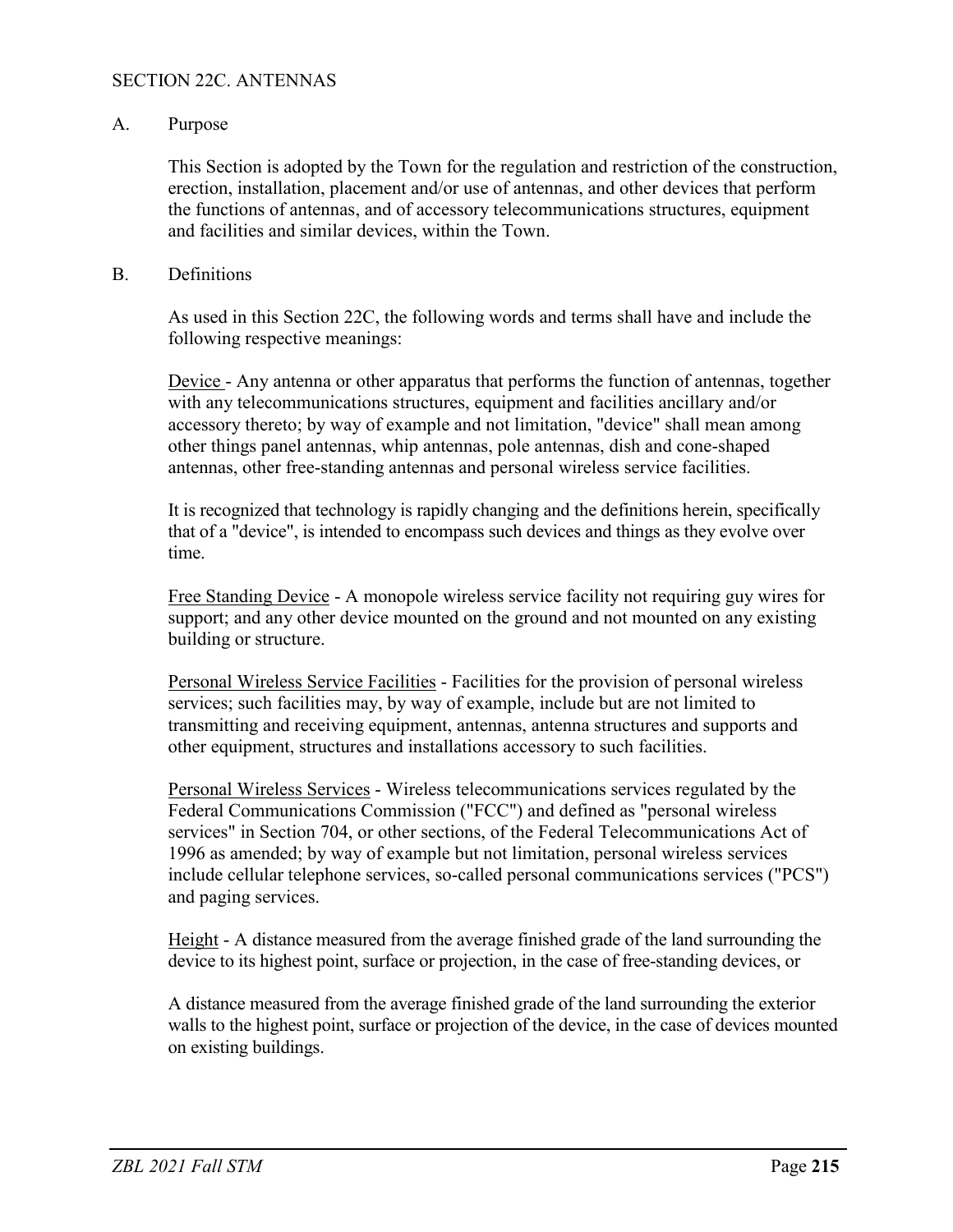# C. Applicability

Other provisions of this Zoning Bylaw notwithstanding the regulations and restrictions set forth herein shall apply to the construction, erection, installation, placement and/or use of devices including but not limited to personal wireless service facilities, and freestanding devices, antennas of federally licensed amateur radio operators and so-called satellite dishes, on land, buildings or structures within the Town of Wellesley.

No device exterior to an enclosed building and/or structure, whether mounted thereon or free-standing shall be constructed, erected, installed, placed and/or used on land, buildings and/or structures within the Town of Wellesley on or after October 8, 1996 except in accordance with the provisions of this Section 22C and Section 25. Devices in existence on October 8, 1996 may be maintained and shall be kept in good condition. The Inspector of Buildings may order the removal, repair or securing of any device for public safety purposes that is determined, by the Inspector of Buildings, to be hazardous to life or property, in poor condition, disrepair or damaged by storm or other cause. The Inspector of Buildings shall determine on a case by case basis whether the repair of a device shall require a special permit in accordance with this section.

## D. Regulations and Restrictions

## 1. Design Review

The construction, erection, installation and/or placement of all devices, except those for customary private household use as further described in Section 22C.D.2.b. below, are subject to review by the Wellesley Design Review Board. In review of applications the Design Review Board shall employ the following guidelines:

### Screening, Landscaping and Preservation of Existing Vegetation

Whenever possible, devices shall be sited so as to minimize the visibility of such devices from adjacent property and shall be suitably screened from abutters and residential neighborhoods. To the extent feasible installation of free-standing devices shall minimize the removal of existing trees and other vegetation.

### Height

A device shall be designed and installed at the minimum height necessary for the proper functioning of the telecommunications services to be provided by the device at that location. Free-standing devices shall not exceed 45 feet in Height unless the Special Permit Granting Authority makes the finding under Section 22C.D.3.c. required for installation of a device at a Height greater than 45 feet.

# Color

Free-standing, wall mounted and roof-mounted devices shall be painted or otherwise colored or finished in a manner which aesthetically minimizes the visibility of the devices in the surrounding landscape or on the building or structure to which they are attached.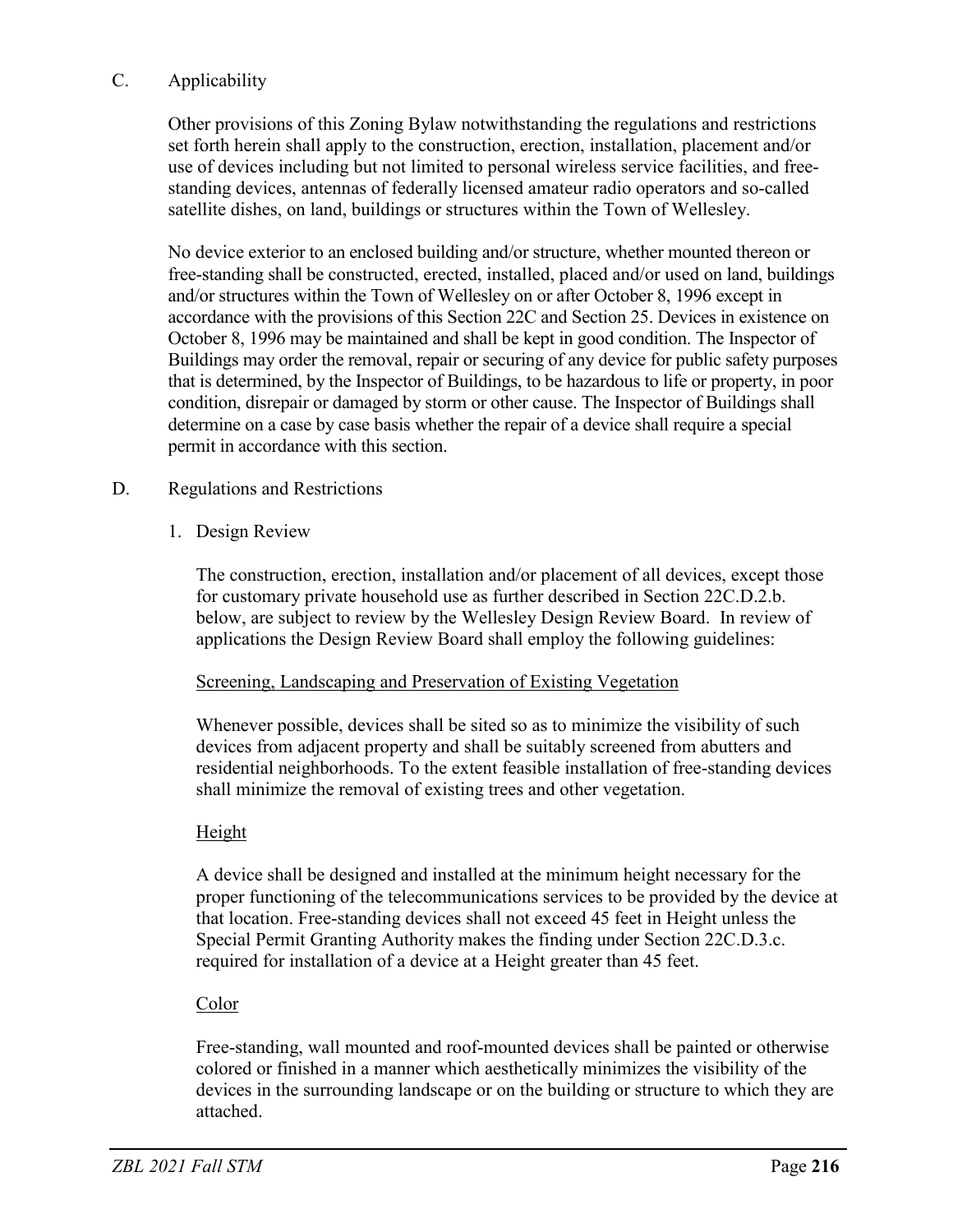# **Fencing**

Any fencing necessary to control access to devices shall be compatible with the character of the area. (see also Section 22C.4.c. below)

### **Signs**

There shall be no advertising permitted on or in the vicinity of devices. There shall be a sign not exceeding 4 square feet in area at each installation which shall display a phone number where the person responsible for the maintenance of the installation may be reached on a 24 hour basis. All other signage shall be consistent with the provision of Section 22A.

## Lighting

Night lighting of installations shall be prohibited except for such lighting as may be necessary for emergency repair purposes.

### Parking

Free-standing device installations shall provide one off-street parking space for service vehicles.

## Personal Safety

When devices are mounted in locations above or in the vicinity of pedestrian areas or other areas open to the public such installations shall be made in a manner that does not impede or restrict the movement of pedestrians nor pose a hazard to any person.

2. By-Right Provisions

The following devices may be constructed, erected, installed, placed and/or used within the Town subject to the issuance of a building permit by the Inspector of Buildings in those instances when a building permit is required:

- a. A device or combination of devices installed on land, a building or other structure, provided that such a device or combination of devices, including its supports, is:
	- i. finished in a manner designed to be aesthetically consistent with the exterior finish of such building or structure and otherwise in accordance with Section 22C.D. hereof; and
	- ii. mounted in such a manner so that it does not:
		- obscure any window or other Exterior Architectural Feature;
		- extend above the highest point of the roof by more than 12 feet;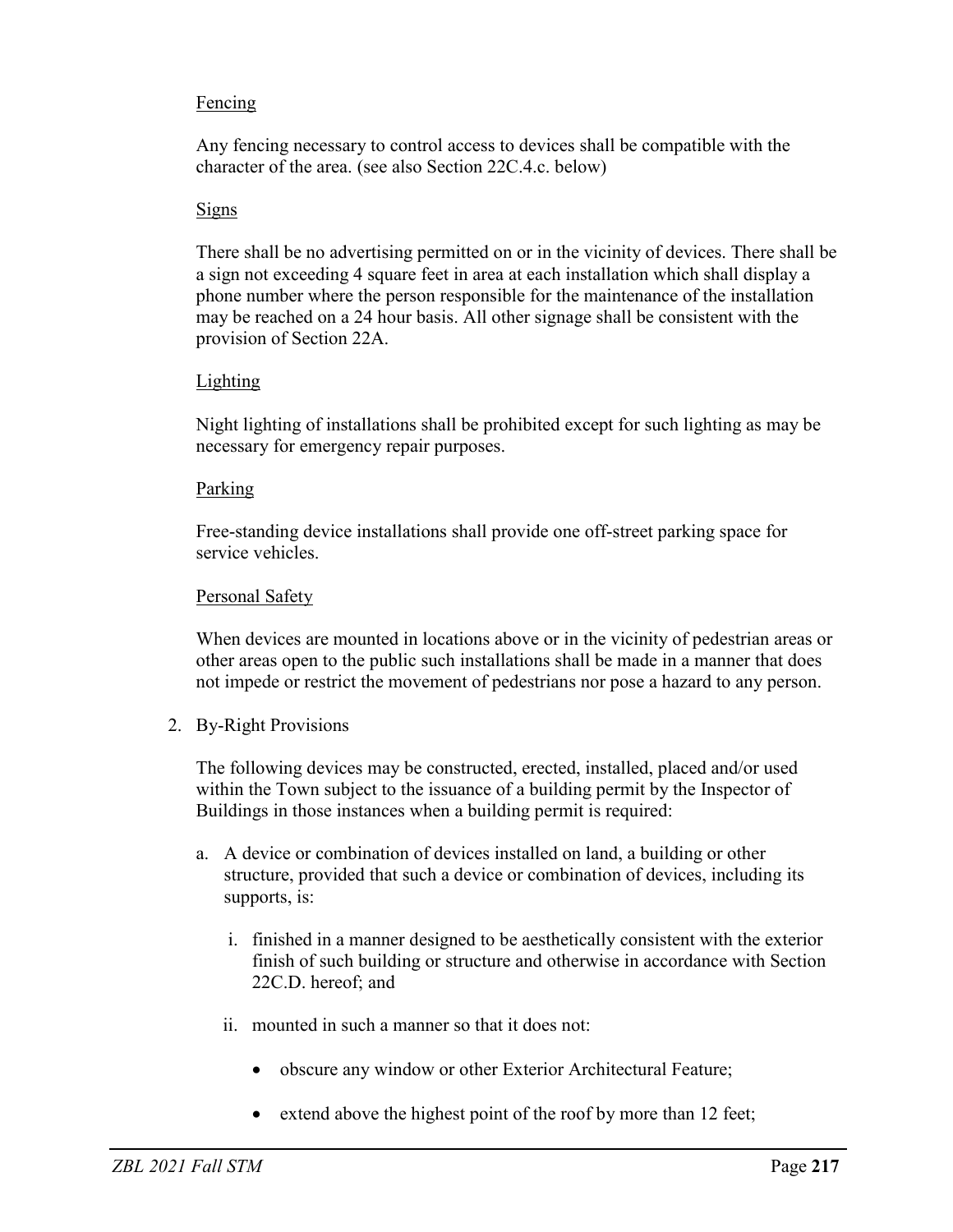- extend beyond the face of any wall, or exterior surface in the case of structures that do not have walls, by more than 18 inches;
- extend below the top of the wall, or exterior surface in the case of structures that do not have walls, of a one-story building or structure; or
- extend more than 8 feet below the top of the wall, or exterior surface in the case of structures that do not have walls, of a multi-story building or structure; and
- iii. comprised of devices which do not individually or in the aggregate have a front surface area facing surrounding streets and adjacent properties that exceeds 50 square feet in area;
- b. A device for customary private household use such as a conventional chimneymount television antenna or home satellite dish not over 3 feet in diameter in conjunction witha One-Unit or Two-Unit Dwelling; provided that in the case of a home satellite dish that is a free-standing device, such home satellite dish shall be installed in the Rear Yard only and otherwise shall be in compliance with the provisions of Section 22C.D.1. above;
- c. A device owned by and located on the property of an amateur radio operator licensed by the FCC, which device shall be installed at the minimum height necessary for the proper functioning of amateur radio communications in accordance with the licensing requirements for that location, provided that in the case of an amateur radio device that is a free-standing device, such device shall be installed in the Rear Yard only and otherwise shall be in compliance with the provisions of Section 22C.D.1. above;
- d. A device installed wholly within and not protruding from the interior space of an existing building or structure (including interior space behind existing roofs or within existing mechanical penthouse space) or behind existing rooftop mechanical screens in such a manner that the device would not be visible from surrounding streets and from adjacent properties and only for so long as such device remains wholly within such space or behind such roofs or screens.
- e. A device used exclusively for non-commercial, public safety purposes.

All devices and installations not prohibited by this Section 22C, free-standing or otherwise, shall require a special permit in accordance with Section 22C.D.3. except those meeting the requirements of this Section 22C.D.2.

3. Special Permit Provisions

The Special Permit Granting Authority may issue a special permit under the provisions of Section 25 for: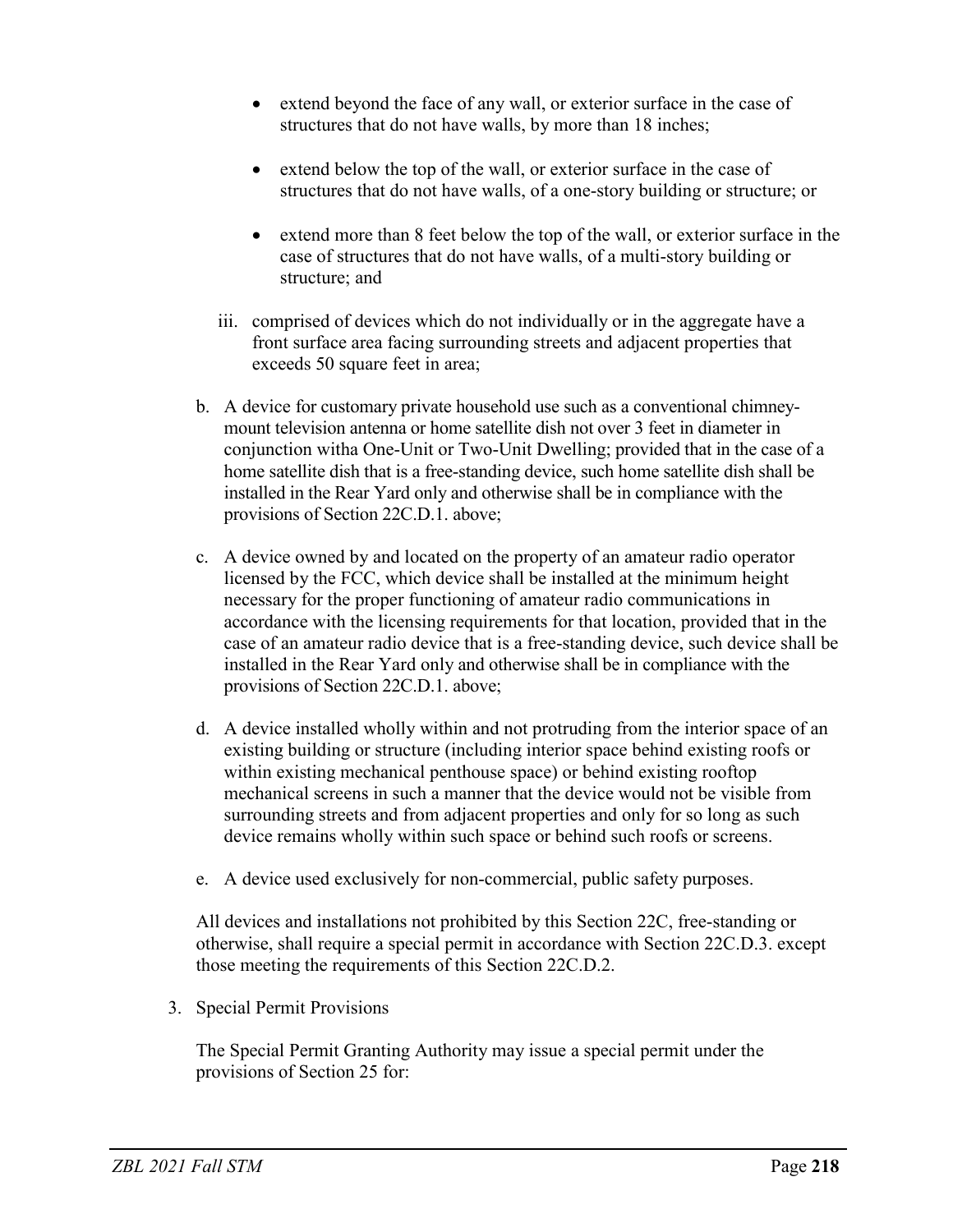- A device or combination of devices (including its supports) installed on land, a building or structure, if such device or devices exceeds any one or more of the dimensional requirements of Section 22C.D.2.a. above;
- A free-standing device in accordance with Section 22C.D.3.c. below;
- All other devices and installations not prohibited by this Section 22C and not otherwise prohibited;

provided the Special Permit Granting Authority finds:

- a. that the requested installation is essential to the proper functioning of the telecommunications services to be provided by the device at that location and that an alternative installation meeting the By-Right limitations of Section 22C.D.2. is not workable; and
- b. that the requested installation will not adversely impact adjacent property materially; and
- c. in the case of a free-standing device, that the center point of the base of the monopole shall be set back from the property lines of the lot on which such device is located by a distance equal to the overall vertical height of the monopole and mounted device plus five feet, unless the applicant demonstrates that due to topography and/or other characteristics of the site lesser setbacks shall not pose any public safety danger to any adjacent properties; and
- d. that the overall height does not exceed 45 feet, unless the applicant demonstrates that a greater height is essential to the proper functioning of the telecommunications services to be provided by the device at that location and that an alternative installation meeting the requirements of this Section any less invasive is not workable; and
- e. that the report of the Design Review Board has been received and the installation and the special permit are consistent with that report under the guidelines established in Section 22C.D.1.
- 4. Prohibitions
	- a. Lattice style towers and facilities requiring three or more legs and/or guy wires for support shall not be allowed.
	- b. Advertising signs shall not be allowed. Other signs shall not be allowed except in accordance with Section 22C.D.1. and Section 22A.
	- c. Fences utilizing razor wire or barbed wire or similar wire types shall not be allowed.